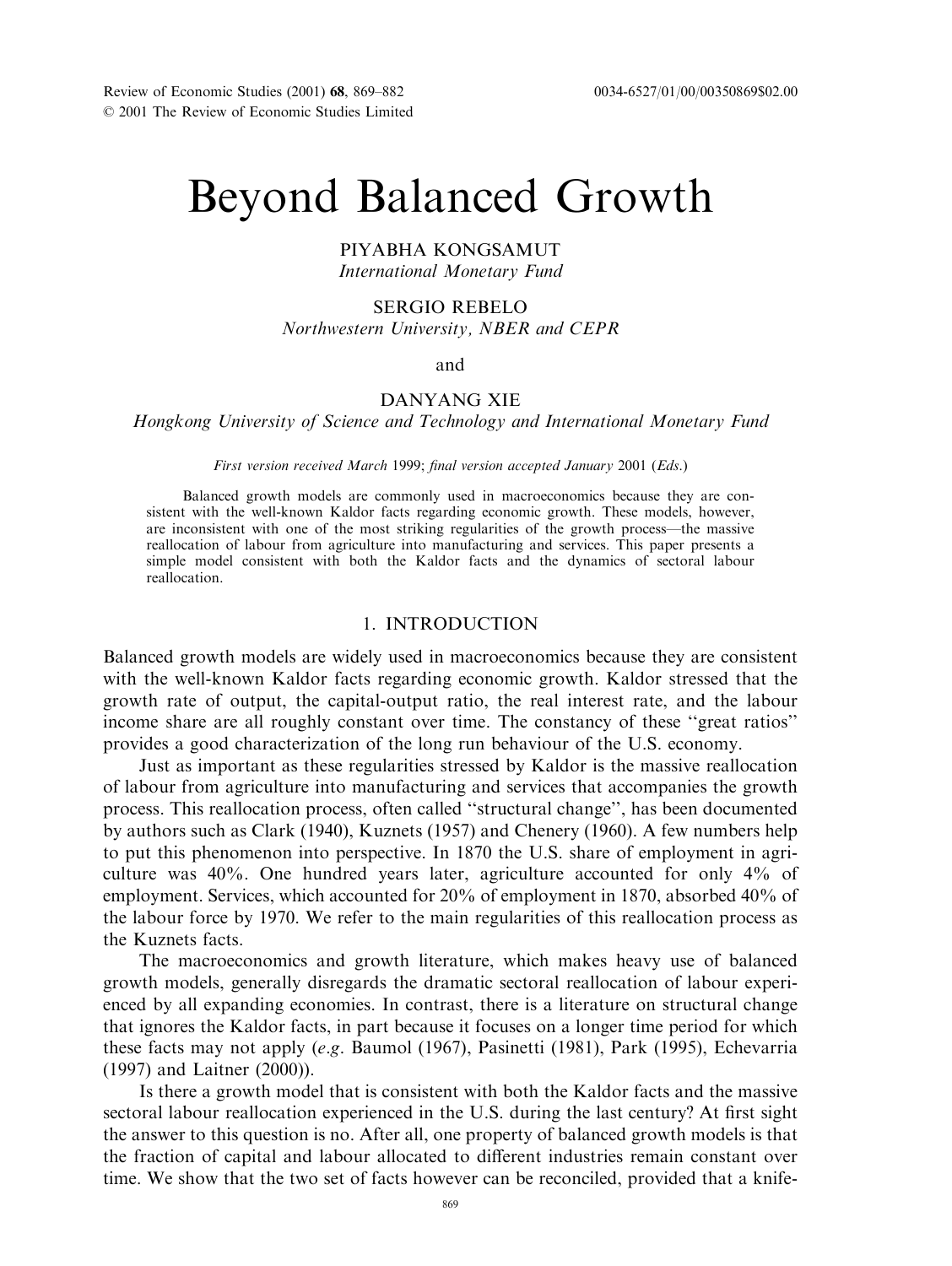edge condition is satisfied. The model we propose displays a generalized balanced growth (GBG) path—a trajectory that retains the key features of balanced growth and is consistent with the dynamics of structural change.

Balanced growth paths are easy to study. The fact that all variables grow at a constant rate transforms the system of difference equations that describes the economy's competitive equilibrium into a system of static equations that can be easily solved. This system also delivers the vector of initial values for the capital stocks that is consistent with balanced growth. The generalized balanced growth path in our model shares these attractive features. The GBG path and the corresponding vector of initial conditions can be characterized analytically, even though some variables have time-varying growth rates.

Our paper is organized as follows. Section 2 summarizes briefly the main empirical facts that motivate our analysis. Section 3 presents our model. A final section discusses possible applications and extensions of our model.

# 2. THE EMPIRICAL FACTS

In addition to observing that the rate of economic expansion differs widely across countries, Kaldor proposed the following well-known set of empirical regularities.

## The Kaldor facts

- 1. Per capita output grows at a rate that is roughly constant;
- 2. The capital-output ratio is roughly constant;
- 3. The real rate of return to capital is roughly constant;
- 4. The shares of labour and capital in national income are roughly constant.

These stylized facts, which suggest that several aggregate ''great ratios'' evolve smoothly over time, have had an enormous impact on the construction of growth models. Are they too stylized to be facts? The first panel of Figure 1, which depicts the logarithm of per capita U.S. real GDP from 1902 to 1999 measured at an annual frequency, shows that the growth rate of output is indeed remarkably stable. This visual impression is confirmed by formal statistical tests which do not reject the hypothesis that the mean rate of growth has been the same in the first and in the second parts of the sample (see Stokey and Rebelo (1995)). The second panel of Figure 1 shows the U.S. capital-output ratio for the period  $1929-1998$ <sup>1</sup>. While this ratio rose during the Great Depression, it has been remarkably stable during the post-war period. The third panel of Figure 1reports the annual real rate of return on the U.S. stock market compiled by Siegel (1995) for different time periods.<sup>2</sup> There is remarkably little variation in this real rate of return.<sup>3</sup> The last panel of Figure 1 shows that the variation in the labour income share in the period 1959–1998 is relatively small.

1. In order to obtain the longest consistent time series for the capital stock we excluded public and residential capital.

2. The high real return to the U.S. stock market during the 1990's does not invalidate the observation that the average real rate of return seems constant over time. Using the Ibbotson and Associates (1999) data for the real rate of return to the Standard and Poors 500 index, one cannot reject the hypothesis that the expected real rate of return has been constant across decades for the period 1930–1999. This partly reflects the fact that the high volatility of stock market returns makes it difficult to estimate the average rate of return. See Merton (1980) for a discussion of the difficulties associated with estimating expected returns.

3. Siegel (1995) also reports the real return on bonds, which was slightly higher in the beginning of the sample than in the end. This time variation may, however, reflect the fact that the bond portfolio used in the first part of the sample comprised riskier securities (municipal and utility bonds), than the Treasury bills featured in the second part of the sample.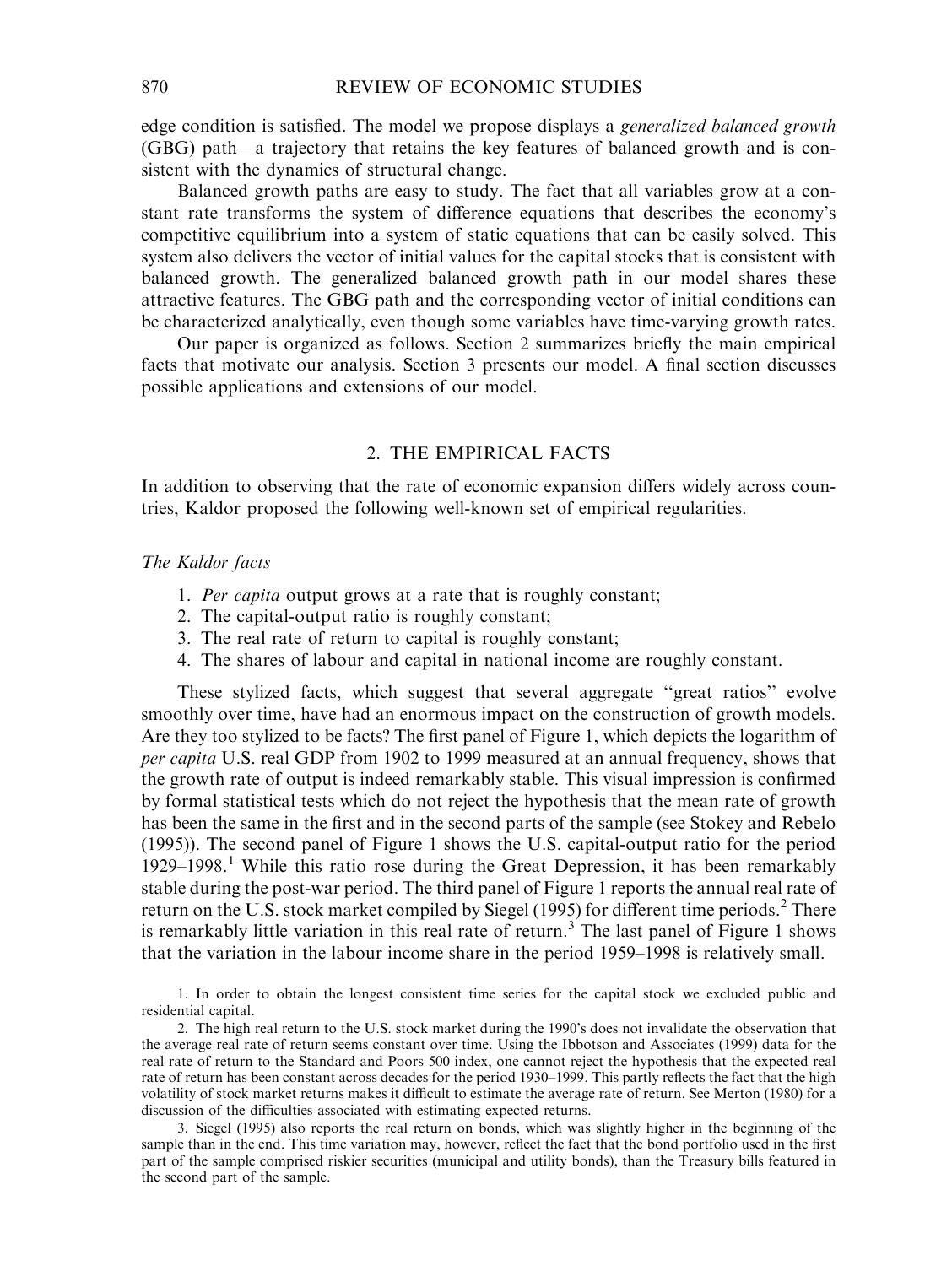The data displayed in Figure 1 shows that the Kaldor facts are a good shorthand description of the U.S. growth process. But while these facts suggest that the growth process is smooth, this impression is quickly shattered once we move beyond these aggregate statistics to the simplest level of industry disaggregation.

## The Kuznets facts

Table 1 summarizes the main elements of the structural change that has taken place in the U.S. and in other growing economies during the last 100 years.

Figure 2 illustrates the facts summarized in this table. Its first panel depicts the evolution of U.S. employment shares in Agriculture, Manufacturing, and Services from 1869 to 1998.<sup>4</sup> The decline in the agricultural workforce and the rise in the service sector are salient in this figure. The second panel of Figure 2 shows the evolution of aggregate consumption expenditure shares from 1940 to 1999. Over time the average U.S. consumer



Sources: Historical Statistics of the U.S.; Economic Report of the President; and U.S. Census Bureau.



FIGURE 1 The Kaldor facts

4. Construction and Mining were included in Manufacturing, while Transport and Communications were included in Services.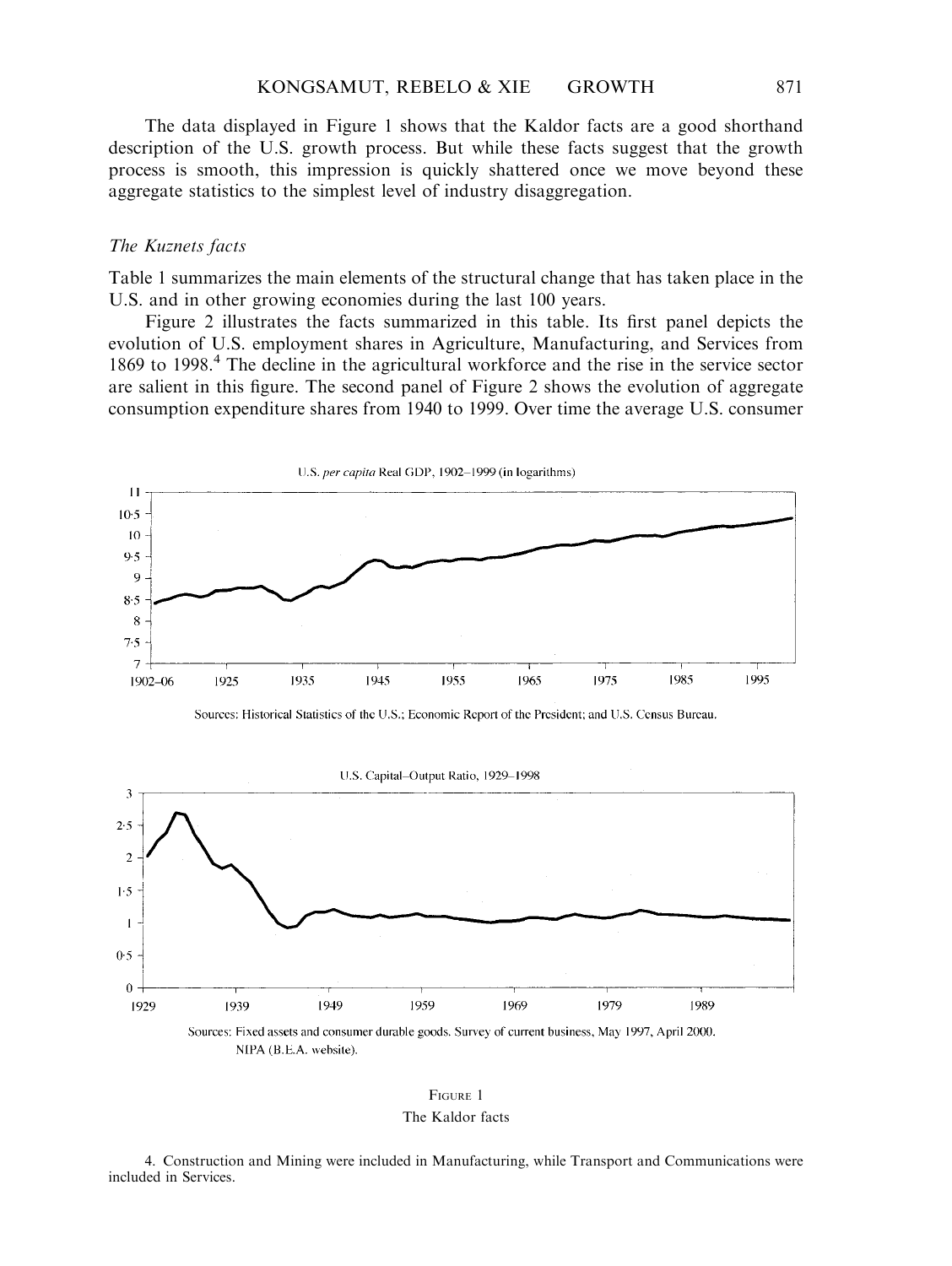## 872 REVIEW OF ECONOMIC STUDIES

Annual, real, geometrically compounded returns to U.S. stock



Source: Siegel (1995)





Source: Survey of Current Business, August 1996, and June 2000.

FIGURE 1 The Kaldor facts—continued

has increased the share of expenditure devoted to services and reduced the share devoted to agricultural products. These dynamics are associated with the rise in *per capita* income observed over this period. The fact that the share of expenditures devoted to the consumption of services increases, while the share devoted to agricultural goods decreases as income rises has been well documented in panel data studies of consumption patterns (Houthakker and Taylor (1970), Bils and Klenow (1998)).

Are the sectoral movements documented in Figure 2 peculiar to the U.S. economy, or are they a general feature of economic development? Kongsamut et al. (1999) studies both a long-run data set comprising 22 countries and a cross-section data set of 123 nonsocialist countries for the period 1970–1989. Both data sets confirm the development regularities depicted in Figure 2. Growth in per capita income tends to be accompanied by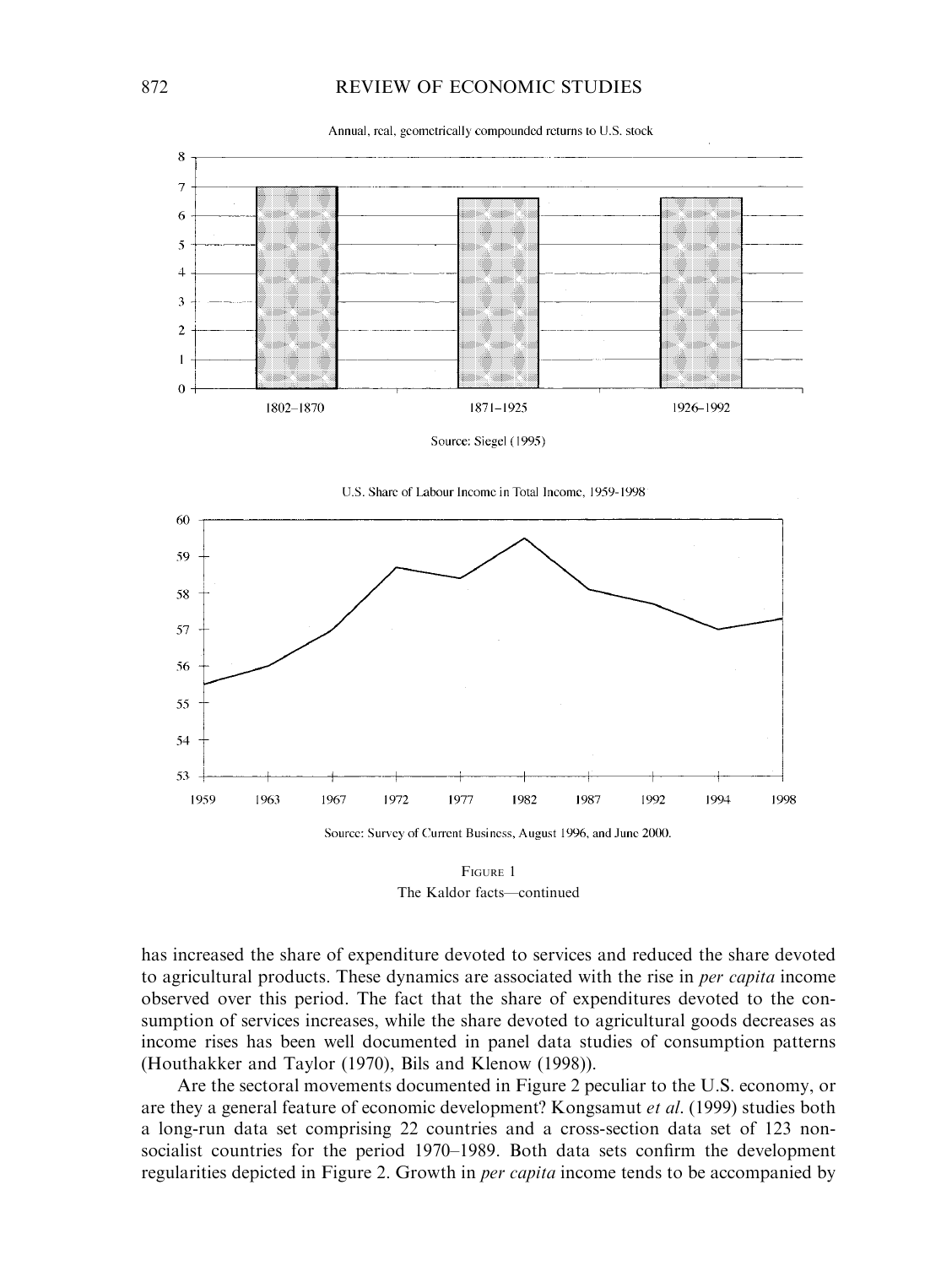a rise in services and a decline in the agricultural sector, both in terms of labour employment and relative weight in GDP.

|                                          | <b>TABLE 1</b><br>The Kuznets facts          |                                               |
|------------------------------------------|----------------------------------------------|-----------------------------------------------|
|                                          | Share of total<br>employment                 | Share of total<br>consumption<br>expenditures |
| Agriculture<br>Manufacturing<br>Services | declines<br>stable <sup>5</sup><br>increases | declines<br>stable<br>increases               |



Sources: Historical Statistics of the United States, 1975 edition. Statistical Abstract of the United States, 1999.



FIGURE 2 The Kuznets facts

5. This description reflects our focus on the last one hundred years. Prior to this period there has been a rise in the importance of manufacturing, see Laitner (2000).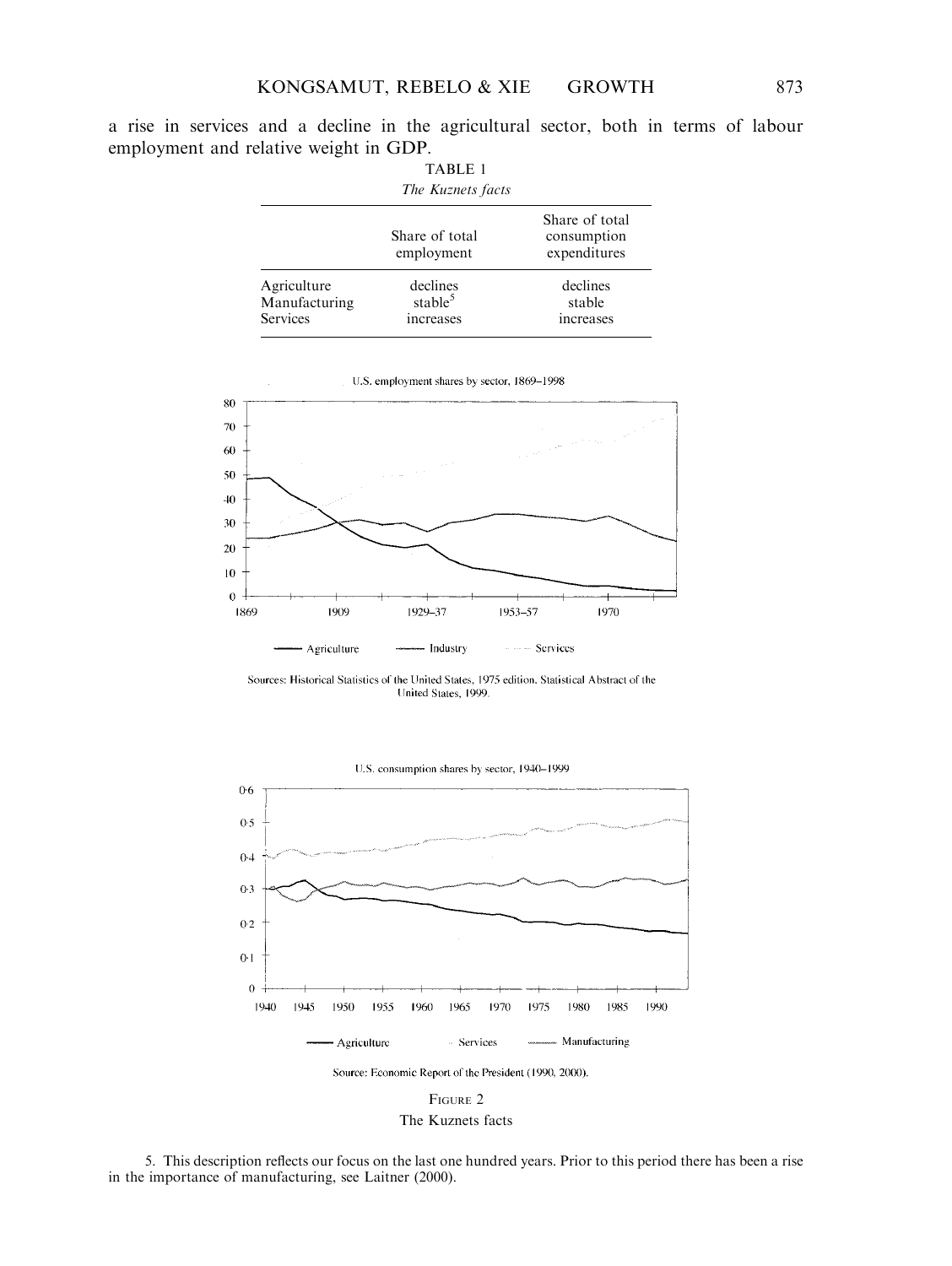#### 3. THE MODEL

Our model has three sectors of activity (agriculture, manufacturing and services) which share production functions that are identical up to a constant of proportionality. We abstract from the presence of land and of international trade, to maintain a structure that is as close as possible to that of standard growth models.<sup>6</sup> We cast our model in continuous time but analogous results can be obtained in discrete time.

## Production and accumulation technology

There are only two factors of production, capital  $(K_t)$  and labour. We normalize to one the total amount of labour available in the economy at every point in time. The production structure is as follows

$$
A_t = B_A F(\phi_t^A K_t, N_t^A X_t), \qquad (3.1)
$$

$$
M_t + \dot{K}_t + \delta K_t = B_M F(\phi_t^M K_t, N_t^M X_t), \qquad (3.2)
$$

$$
S_t = B_S F(\phi_t^S K_t, N_t^S X_t), \qquad (3.3)
$$

$$
\phi_t^A + \phi_t^M + \phi_t^S = 1,
$$
\n(3.4)

$$
N_t^A + N_t^M + N_t^S = 1,
$$
\n(3.5)

$$
\dot{X}_t = X_t g,\tag{3.6}
$$

$$
K_0, X_0 > 0, \text{ given.} \tag{3.7}
$$

The function  $F(\cdot, \cdot)$  is assumed to be of class  $C^2$ , homogenous of degree one, concave, and increasing in both arguments. The variables  $\phi^i$  and  $N^i$  denote, respectively, the fraction of capital and labour devoted to sector i. Capital and labour are freely mobile across sectors. The variable  $X_t$  denotes the level of technological progress which we assume to be labour augmenting. The existence of a balanced growth path requires this form of technical progress. Since we seek to generalize the concept of balanced growth, we retained the labour augmenting character of technical progress.

Output of the agriculture  $(A_t)$  and services  $(S_t)$  sectors can be used for consumption. The output of the manufacturing sector can be consumed  $(M_t)$  or invested  $(K_t + \delta K_t)$ . The assumption that only manufacturing output can be invested is consistent with the U.S. input–output tables. According to these tables the manufacturing and construction sectors produced between 90% and 93% of investment during the period 1958 to 1987.<sup>7</sup>

<sup>6.</sup> For an analysis of structural change in which land plays a key role in the analysis see Goodfriend and McDermott (1995). Kongsamut (1995) finds little evidence that openness to trade influences the behaviour of sectoral shares.

<sup>7.</sup> The U.S. input–output tables used in these calculations were published in the following issues of the Survey of Current Business: November 1964, February 1974, May 1984, April 1988, and April 1994.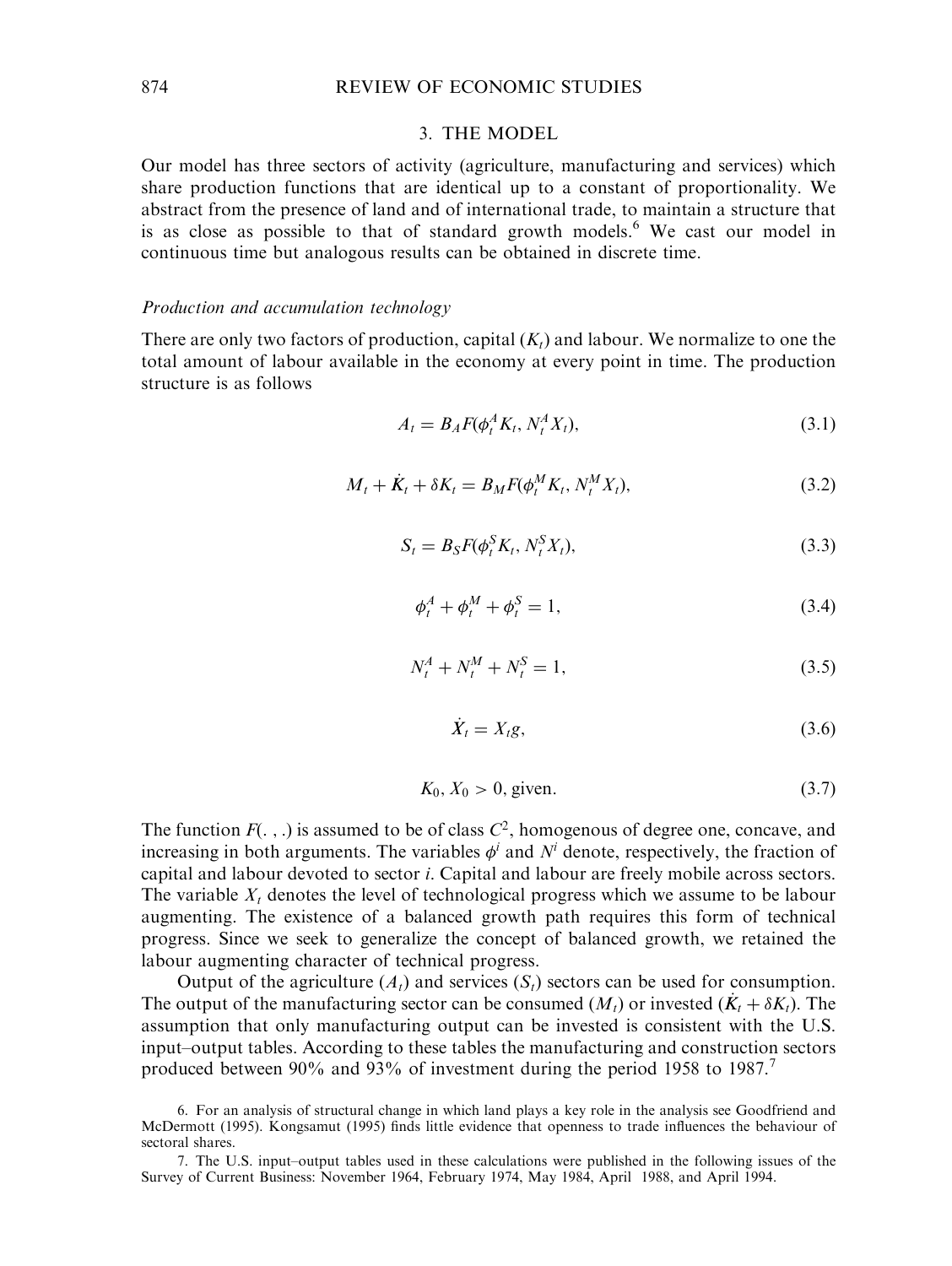## Efficiency in production

Since capital and labour are freely mobile, an efficient allocation requires that the marginal rate of transformation be equated across the three production sectors, which implies

$$
\frac{\phi_t^A}{N_t^A} = \frac{\phi_t^M}{N_t^M} = \frac{\phi_t^S}{N_t^S} = 1.
$$
\n(3.8)

Since the production functions of the different sectors are proportional, the relative prices of agriculture and services in terms of manufacturing goods are given by

$$
P_A = B_M / B_A,
$$
  

$$
P_S = B_M / B_S.
$$

Using these relative prices and the efficiency condition (3.8) we can rewrite the economy's resource constraint as

$$
M_t + \dot{K}_t + \delta K_t + P_A A_t + P_S S_t = B_M F(K_t, X_t).
$$
\n(3.9)

## Preferences

Given the economy's production structure, sectoral movements must originate from differences in the income elasticity of demand for the different goods. We assume that preferences are time-separable. Our momentary utility specification embeds different income elasticities in a parsimonious way that is familiar from work on the linear expenditure system<sup>8</sup>

$$
U = \int_0^\infty e^{-\rho t} \frac{[(A_t - \bar{A})^\beta M_t^\gamma (S_t + \bar{S})^\theta]^{1-\sigma} - 1}{1 - \sigma} dt.
$$
 (3.10)

We assume that  $\sigma$ ,  $\beta$ ,  $\gamma$ ,  $\theta$ ,  $\rho$ ,  $\overline{A}$ ,  $\overline{S}$ , are all strictly positive and that  $\beta + \gamma + \theta = 1$ . These preferences imply that the income elasticity of demand is less than one for agricultural goods, equal to one for manufacturing goods, and greater than one for services. The variable  $\bar{A}$  can be interpreted as the level of subsistence consumption, while  $\bar{S}$  can be viewed as representing home production of services.

#### The competitive equilibrium

The competitive equilibrium for this economy coincides with the Pareto Optimal solution. This solution can be characterized by maximizing  $(3.10)$  subject to  $(3.9)$ . The economy's real interest rate is given by

$$
r = B_M F_1(k, 1) - \delta,
$$
\n(3.11)

<sup>8.</sup> See Atkeson and Ogaki (1996) for recent empirical work using this class of preferences.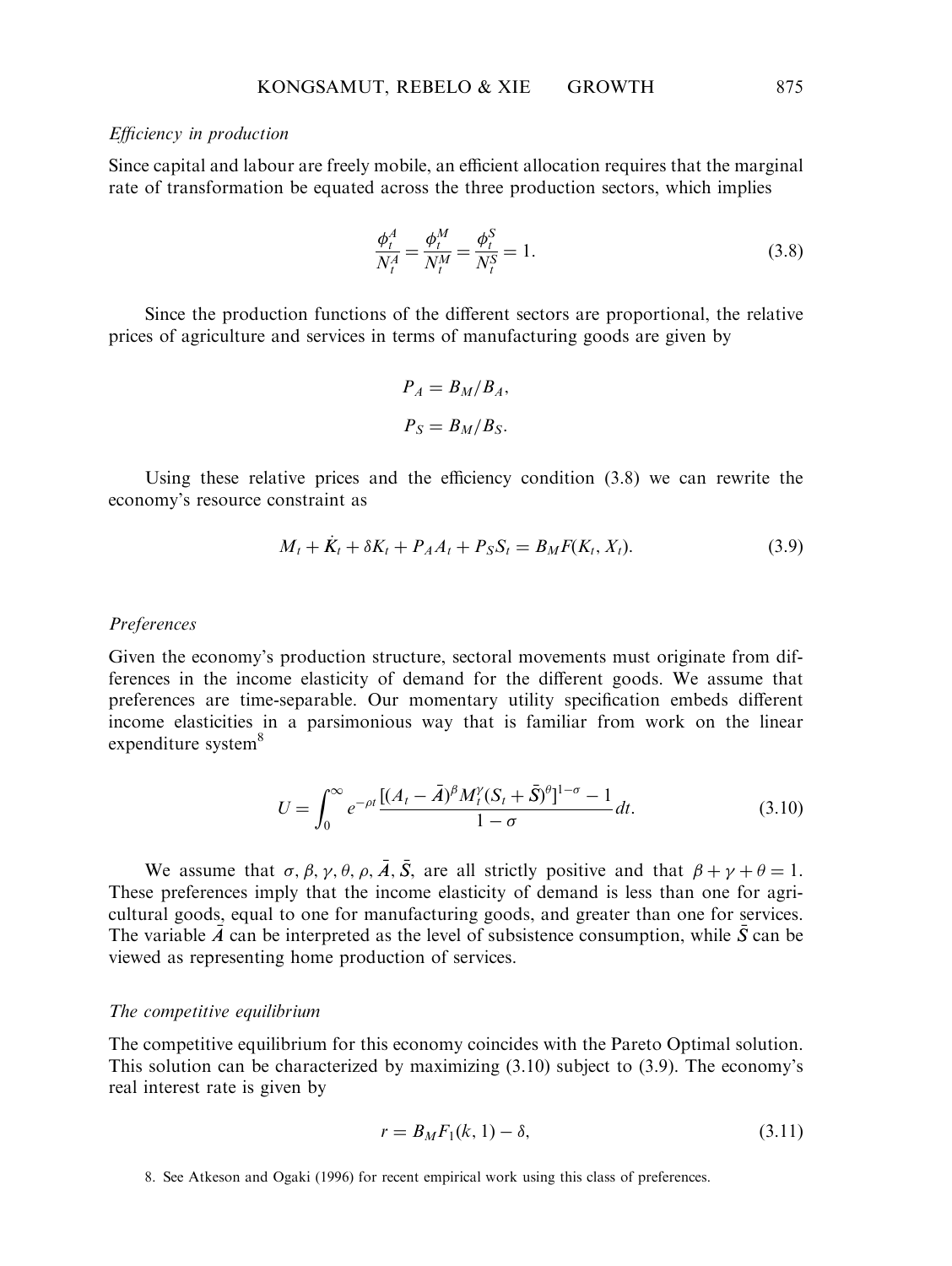where  $k = K/X$ . The optimal allocation of consumption across sectors requires

$$
\frac{P_A(A_t - \bar{A})}{\beta} = \frac{M_t}{\gamma},\tag{3.12}
$$

$$
\frac{P_S(S_t + \bar{S})}{\theta} = \frac{M_t}{\gamma}.
$$
\n(3.13)

The optimal path for the consumption of manufacturing goods must satisfy

$$
\frac{\dot{M}}{M} = \frac{r - \rho}{\sigma}.\tag{3.14}
$$

# A balanced growth path

Suppose, for the moment that  $\bar{A} = \bar{S} = 0$ . It is clear from (3.9) that the only path along which all variables expand at a constant rate requires that  $A_t$ ,  $M_t$ ,  $S_t$  and  $K_t$  grow at rate g. Equations (3.11) and (3.14) determine the steady state value of  $k$ 

$$
B_M F_1(k, 1) - \delta = \sigma g + \rho. \tag{3.15}
$$

This equation has a simple interpretation. The only constant rate of growth that is feasible for this economy to adopt is g. The economy will follow a balanced growth path whenever its stock of capital is consistent with a real interest rate that leads households to choose to expand their consumption of the three goods at rate g.

## A Generalized balanced growth path

Let us now return to the case in which  $\bar{A}$  and  $\bar{S}$  are strictly positive. In this case a balanced growth path does not exist. Equations  $(3.12)$ ,  $(3.13)$  and  $(3.14)$  imply that even when the real interest rate is constant households do not choose to expand  $A$  and  $S$  at constant rates.

We will search for a path along which the real interest rate is constant. We choose this property of balanced growth as our starting point because, unlike other features of a balanced growth path (e.g. the constancy of the growth rate of output), it has clear, tractable implications in multi-sector models.

**Definition.** A generalized balanced growth path is a trajectory along which the real interest rate is constant.

Equation (3.11) implies that  $k$  has to be constant in order for the real interest rate to be constant. The economy's resource constraint can be written as

$$
M_t + \dot{K}_t + \delta K_t + P_A A_t + P_S S_t = B_M F(k, 1) X_t.
$$
 (3.16)

The right-hand side of this equation expands at rate g. On the left-hand side  $M_t$ ,  $K_t$  and  $\delta K_t$  grow at rate g, but  $A_t$  and  $S_t$  do not. At first glance the requirement of a constant real interest rate appears incompatible with the system of differential equations that describes the competitive equilibrium. Suppose, however, that the following restriction, which we will discuss later, holds

$$
\bar{A}B_S = \bar{S}B_A. \tag{3.17}
$$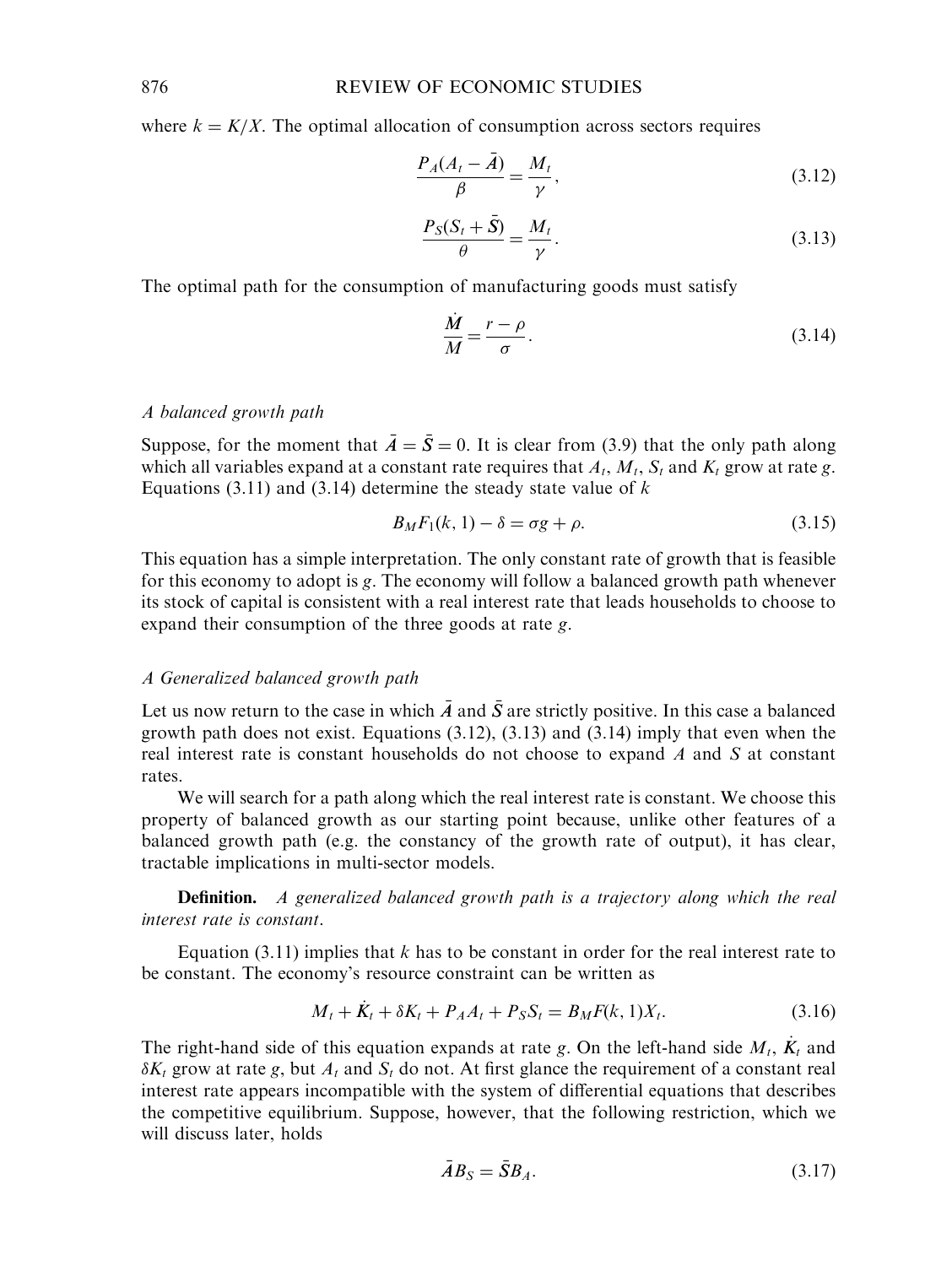This implies that  $P_{\rm S} \bar{S} - P_A \bar{A} = 0$ , which allows us to re-write the resource constraint as

$$
M_t + \dot{K}_t + \delta K_t + P_A(A_t - \bar{A}) + P_S(S_t + \bar{S}) = B_M F(k, 1) X_t.
$$
 (3.18)

Since both  $A_t - \bar{A}$  and  $S_t + \bar{S}$  grow at rate g, all the terms in this expression grow at a constant rate. This proves the following proposition.

**Proposition.** A generalized balanced growth path exists whenever  $\overline{A}B_S = \overline{S}B_A$ . The GBG path for this model features constant relative prices, a constant aggregate labour income share, a constant growth rate for capital and aggregate output, a constant capital-output ratio, and time-varying sectoral growth rates and employment shares in the three sectors. The employment share declines in agriculture, rises in services, and is stable in manufacturing. The initial value of k consistent with the GBG path is given by equation (3.15).

The growth rates of output in agriculture and services are given by:

$$
\frac{\dot{A}_t}{A_t} = g \frac{A_t - \bar{A}}{A_t},
$$

$$
\frac{\dot{S}_t}{S_t} = g \frac{S_t + \bar{S}}{S_t}.
$$

Using efficiency condition (3.8) we find that

$$
\dot{N}_t^A = -g \frac{\bar{A}}{B_A X_t F(k, 1)},
$$
  

$$
\dot{N}_t^M = 0,
$$
  

$$
\dot{N}_t^S = g \frac{\bar{S}}{B_S X_t F(k, 1)}.
$$

The share of labour in agriculture declines, while the share in services expands. The rates of change of both factor shares converge to zero in the long run. The two panels of Figure 3, show the evolution of the employment shares and the output share of the three sectors for a numerical example.<sup>9</sup> The fact that the employment shares coincide with the output shares is an implication of the production functions being identical up to a constant of proportionality.<sup>10</sup> As the economy grows the importance of  $\overline{A}$  and  $\overline{S}$  declines and the economy converges to a standard balanced growth path. This is consistent with the U.S. experience: the sectoral reallocation of labour out of agriculture has been limited since the 1970's and there has been a slowdown in the expansion of service employment.

9. The parameter values used in this example are:  $\bar{A} = 400$ ,  $\bar{S} = 250$ ,  $\beta = 0.1$ ,  $\gamma = 0.15$ ,  $\theta = 0.75$ ,  $\sigma = 3$ ,  $\rho = 0.01$ ,  $\delta = 0.05$ ,  $g = 0.018$ ,  $X_0 = 100$ ,  $B_A = 4$ ,  $B_M = 1$ ,  $B_S = 2.5$ . The function  $F(.)$  is assumed to be Cobb– Douglas with a capital share of 0 4.

<sup>10.</sup> The requirement that the subsistence terms  $\vec{A}$  and  $\vec{S}$  be strictly positive to generate structural change may appear to contradict Baumol's (1967) results on unbalanced growth. His model has two sectors, manufacturing and services. His Proposition 1 implicitly assumes a momentary utility function of the form  $u = S_t^{1-\gamma} M_t^{\gamma}$ . Both goods are produced only with labour, and only manufacturing benefits from technical progress:  $S_t = B_S N_t^S$ ,  $M_t = B_M N_t^M X_t$ . It is easy to see that this model features no structural change; it has a b Baumol assumes that preferences or government policy somehow lead the economy to maintain a constant ratio,  $S_t/M_t$ . This obviously forces labour to flow from manufacturing into services.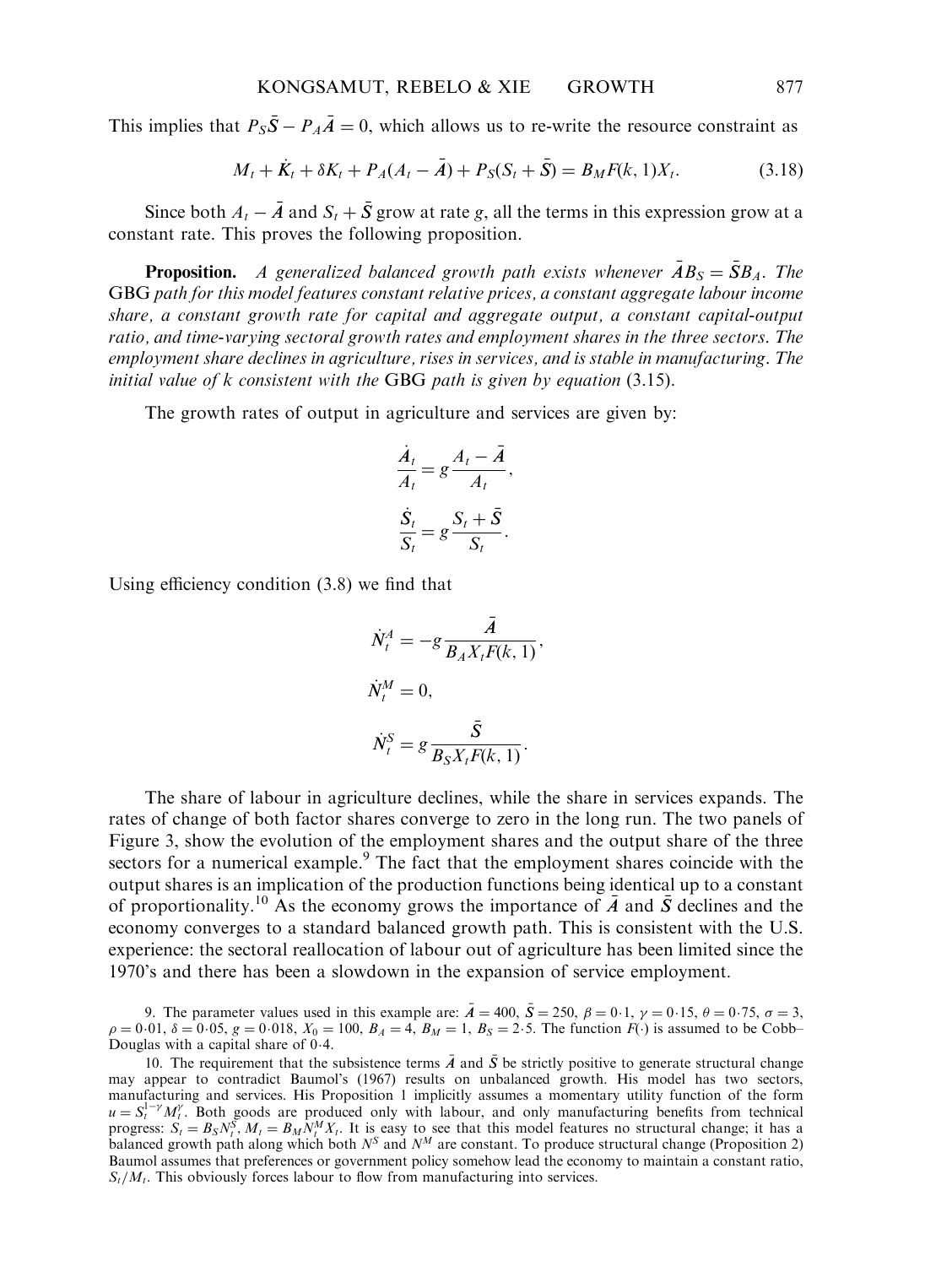

Generalized balanced growth path

# Transition dynamics

Analogous to a balanced growth model, this economy features some transitional dynamics whenever the initial value of  $k$  is incompatible with the GBG path. For this simple economy these transition dynamics are easy to characterize, because the model has the same stability properties as the one sector neoclassical growth model. To see this use equations (3.12) and (3.13) to substitute  $A_t - \overline{A}$  and  $S_t + \overline{S}$  into the utility function and in the resource constraint (3.9) and re-write the planning problem for this economy as

$$
\max U = \int_0^\infty e^{-\rho t} \frac{M_t^{1-\sigma} - 1}{1 - \sigma} dt,
$$

subject to the constraint

$$
\frac{M_t}{\gamma} + \dot{K}_t + \delta K_t = B_M F(K_t, X_t),
$$

and the initial conditions  $K_0$  and  $X_0$ .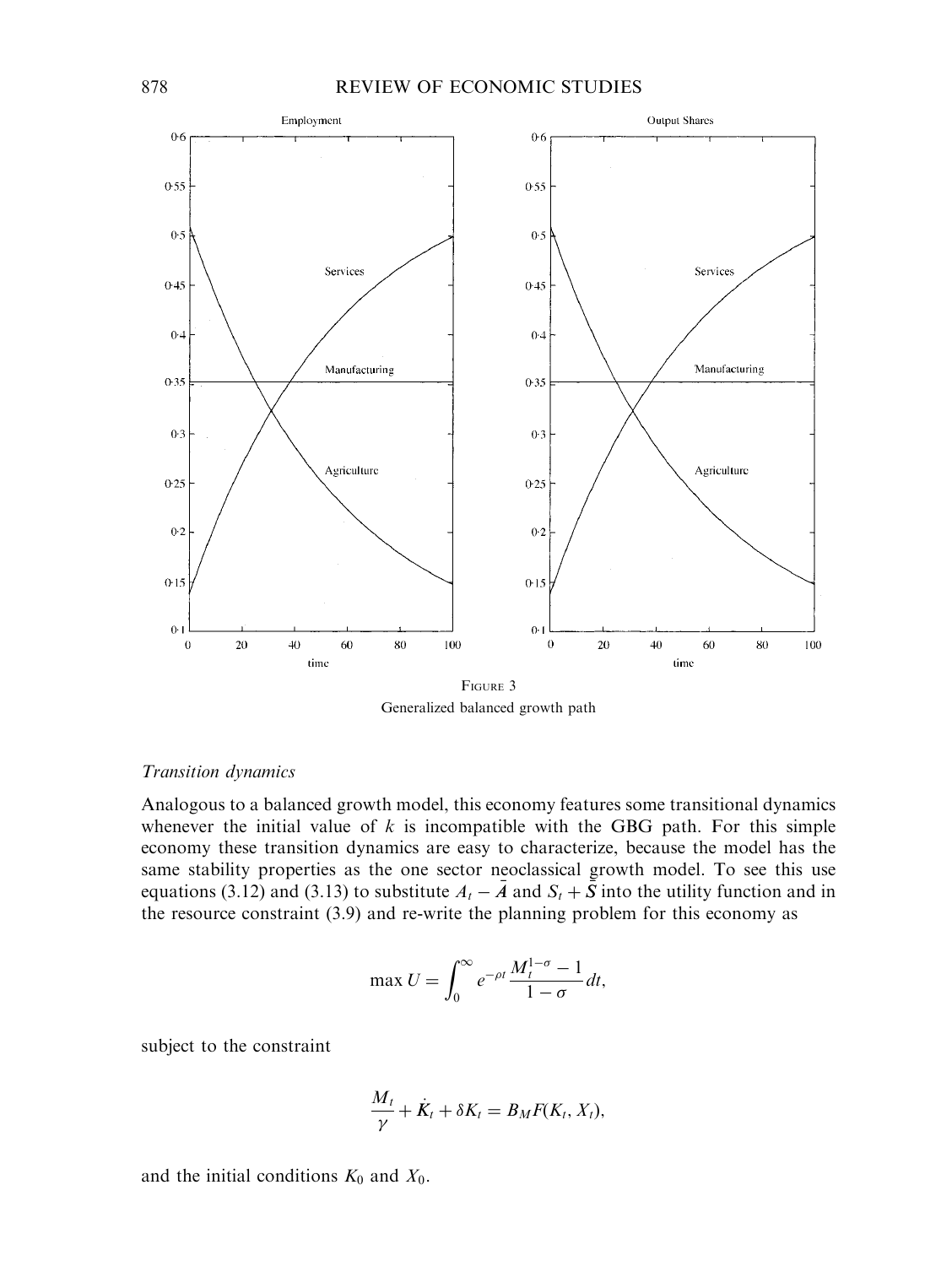## The GBG restriction

The GBG path exists only when the restriction (3.17) holds. We are used to the many restrictions that are necessary for models to display balanced growth: labour-augmenting technical progress, isoelastic momentary utility and, in multisector models, cross-parameter restrictions similar to (3.17), tying together parameters of preferences and technology (see  $e.g.$  Evans, Honkapohja and Romer (1998)). It is perhaps, not surprising, that to generate richer dynamics we need an additional parameter restriction.

One interpretation of our economy is that each agent has a positive endowment of services  $\bar{S}$  and a negative endowment of agricultural goods  $-\bar{A}$ . Restriction (3.17) requires that the market value of these endowments  $P_{S}\bar{S} - P_{A}\bar{A}$  be equal to zero.

There is evidence of sectoral reallocation of employment out of agriculture into services for all growing countries. In contrast, evidence in favour of the Kaldor facts is less compelling for economies other than the U.S. This suggests that perhaps restriction (3.17) holds more closely for the U.S. economy than for other countries.

It is natural to ask what the model's implications are when equation (3.17) does not hold. We explore this question in the Appendix. We show that the equilibrium of an economy in which the GBG constraint does not hold converges asymptotically to the GBG path. We also characterize the behaviour of the real interest rate during this adjustment process.

We have explored numerically the behaviour of the real interest rate when the GBG constraint does not hold. We found that deviations from the GBG constraint that produce small changes in the pattern of labour reallocation lead to negligible movements in the real interest rate. Large violations of the GBG constraint produce moderate movements in the real interest rate but change dramatically the pattern of sectoral reallocation.<sup>11</sup>

## 4. EXTENSIONS

The model presented here can be generalized and used in other settings. Two natural extensions are: (i) to introduce different sectoral production functions; and (ii) to allow for different sectoral rates of technical progress, so that the relative prices of the different goods can vary over time.12 A more general version of our model can accommodate both of these phenomena (see Kongsamut *et al.* (1999)). These more general models continue to require knife-edge conditions similar to (3.17) to guarantee the existence of the GBG path. However, these GBG constraints tends to be more complex and more difficult to interpret than (3.17).

12. Jorgenson and Gollop (1992) estimate that productivity growth has been high in agriculture and low in the service sector. However, productivity estimates are very sensitive to measurement error in the deflators used to compute real output. These deflators often fail to take into account the changes in the quality of the different goods that occur over time. Shapiro and Wilcox (1996) discuss the biases associated with increases in the quality of medical services. Hornstein and Krusell (1996) review the problems associated with productivity measurement in the service sector.

<sup>11.</sup> For example, we reduced  $\bar{S}$  from 250 (the value used in the construction of Figure 3) to 200. As a consequence, the real interest rate was no longer constant but its variation was very small: it increased from 6.4 to 6.7% over a thirty year period and then slowly asymptoted to 6.4%. This reduction in  $\bar{S}$  had a small impact on the pattern of labour reallocation—the fraction of total labour reallocated to the service sector fell by 3%. When we reduced  $S$  to zero the movements in the real interest rate became more pronounced—the real interest rate increased from 6.4 to 8.6% over a thirty year period and then asymptoted to 6.4%. This change in  $\bar{S}$  had a large impact on sectoral reallocation patterns: the fraction of total labour reallocated toward services fell from 43 to 27%. If we fix  $\bar{S}$  and lower  $\bar{A}$  the effect on the behaviour of the real interest rate is similar in magnitude. However, for reasons explained in the Appendix, the real interest rate falls initially instead of rising.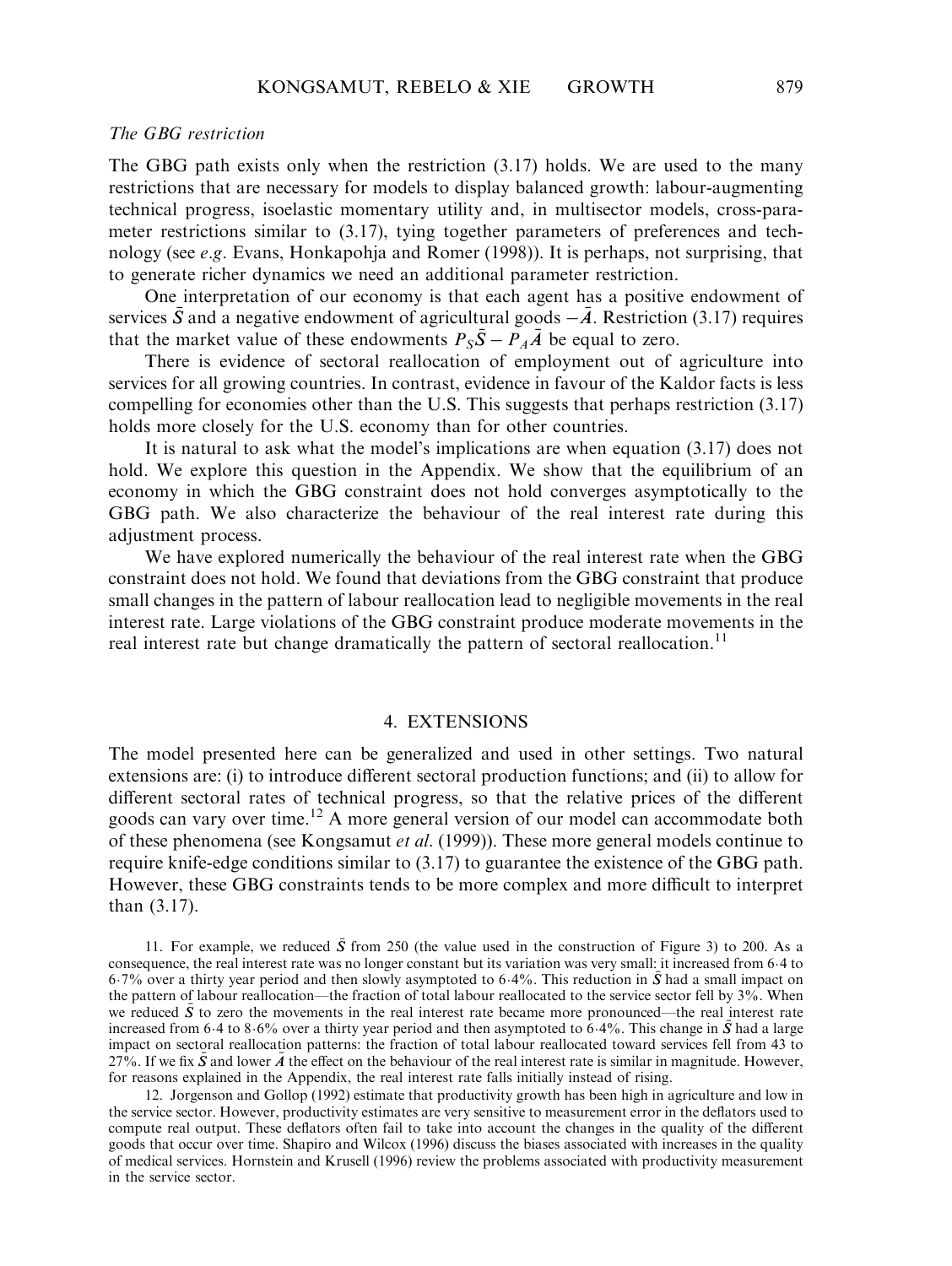Other long run empirical regularities can be easily accommodated within our model. Two examples are the long run decline in *per capita* hours worked and Wagner's law, the long run increase in the ratio of government spending to total output.

We focused on the dramatic reallocation of employment that has taken place in agriculture, manufacturing and services. But reallocation is also present within the manufacturing and the service sector. We are hopeful that the modeling techniques used in this paper will be useful in thinking about structural change at a more disaggregated level.

Finally, we suspect that other combinations of preferences and technologies can generate generalized balanced growth paths. Finding these is an exciting challenge to future research.

#### APPENDIX

What happens when the GBG constraint does not hold?

This Appendix discusses a version of the model in which the GBG constraint does not hold—we assume that  $\varepsilon = B_M(\bar{S}/B_S - \bar{A}/B_A) \neq 0$ . To simplify our discussion we focus on the case of Cobb–Douglas production functions. We accomplish the following objectives: (i) we show how to use a phase diagram with moving isoclines to characterize the dynamics of the model; (ii) we show that the economy's equilibrium trajectory converges asymptotically to the GBG path; (iii) we characterize the economy's real interest rate dynamics.

Without loss of generality, let us assume that the constant  $\varepsilon$  is negative. Because the three sectors have similar production functions, we can aggregate these sectors so that the competitive equilibrium is the outcome of the following optimization problem

$$
\max \int_0^\infty \frac{M^{1-\sigma}}{1-\sigma} e^{-\rho t} dt,
$$

subject to

$$
\dot{K} = B_M K^{\alpha} X^{1-\alpha} - \frac{1}{\gamma} M - \delta K + \varepsilon. \tag{A.1}
$$

where  $X$  grows at exogenous rate of  $g$ .

Let  $\lambda$  be the co-state variable associated with K. The first order conditions are:

$$
M^{-\sigma} = \frac{\lambda}{\gamma},
$$
  

$$
\lambda = \rho \lambda - \lambda (\alpha B_M K^{\alpha - 1} X^{1 - \alpha} - \delta).
$$

The transversality condition is  $\lim_{t\to\infty} K\lambda e^{-\rho t} = 0$ . Define the following transformed variables:  $\tilde{K} = K/X$ ,  $\tilde{\lambda} = \lambda X^{\sigma}$ . We can rewrite the first order conditions in terms of  $\tilde{K}$  and  $\tilde{\lambda}$  as follows

 $\overline{1}$ 

$$
\frac{d\tilde{K}}{dt} = B_M \tilde{K}^{\alpha} - \frac{1}{\gamma} \left[ \frac{\tilde{\lambda}}{\gamma} \right]^{-1/\sigma} - (\delta + g) \tilde{K} + \frac{\varepsilon}{\tilde{K}},
$$

$$
\frac{d\tilde{\lambda}}{dt} = \tilde{\lambda} [\rho + \delta + \sigma g - \alpha B_M \tilde{K}^{\alpha - 1}].
$$

We cannot employ a standard phase diagram because  $X$  is time dependent and hence the system of differential equations is not autonomous. We can, however, use a phase diagram with moving isoclines to describe the dynamics because X depends on time in an explicit fashion, namely  $X = X_0e^{gt}$ .

As an example, we use a phase diagram with moving isoclines to depict the equilibrium trajectory when  $K_0/X_0 = [(\rho + \delta + \sigma g)/(\alpha B_M)]^{1/(\alpha-1)}.$ 

In Figure 4, the vertical line represents the equation  $d\tilde{\lambda}/dt = 0$ . The downward sloping curve on the top is the locus along which  $d\tilde{K}/dt = 0$  when  $t = 0$ . The curve in the middle represents the same locus when  $t = \tau$  (we will abuse language and call it the  $K_{\tau}$ –locus). The curve at the bottom represents the points along which  $\tilde{K}$  is constant when  $t = \infty$ .

At any time  $\tau$  the following phase diagram indicates the directions of movement for  $\tilde{K}$  and  $\tilde{\lambda}$ .

With the two figures above understood, we can now draw three representative paths. The trajectory in the middle is the equilibrium trajectory.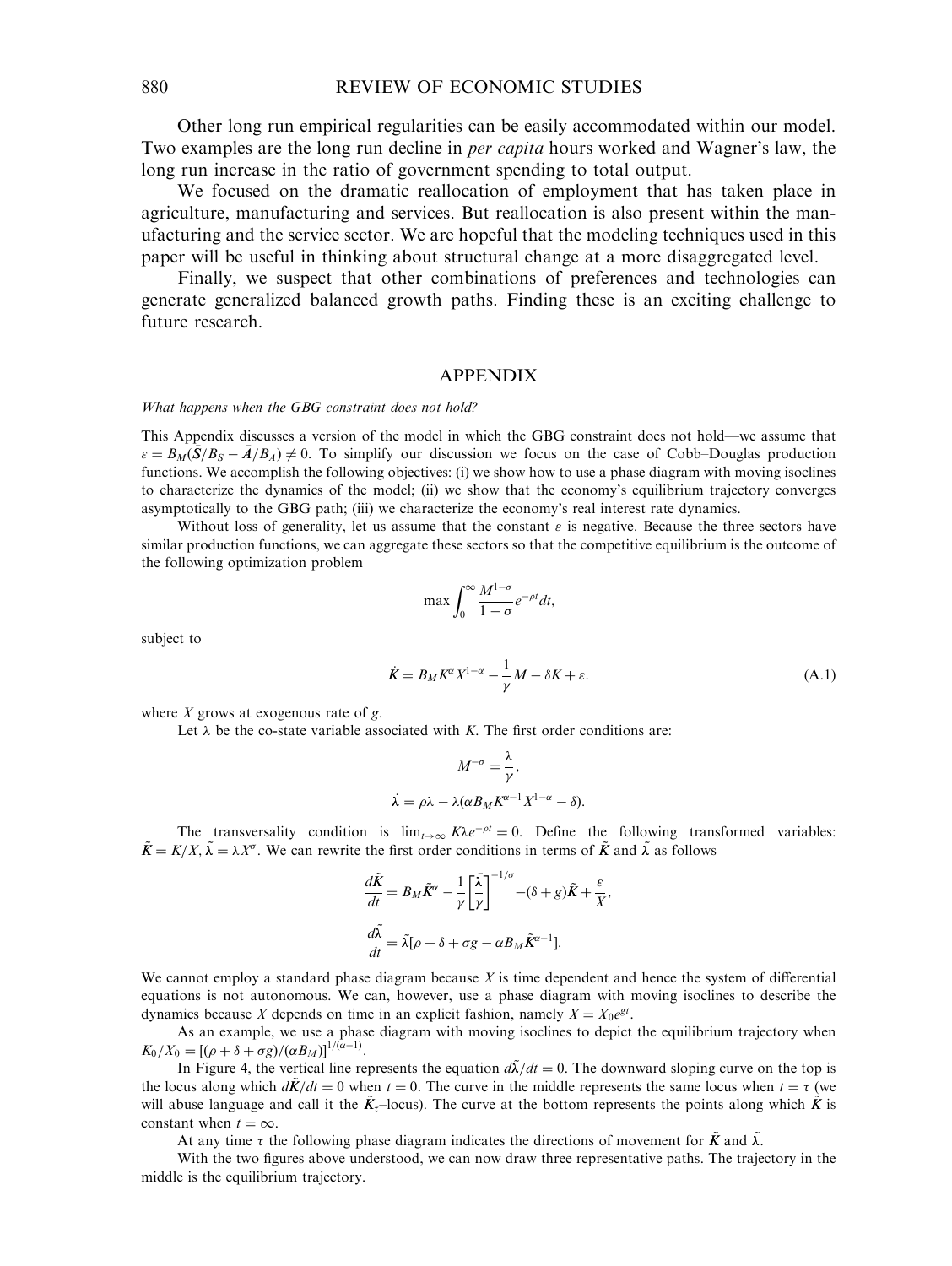

FIGURE 4 Time varying loci

FIGURE 5 Directions for immediate movements at time  $\tau$ 



FIGURE 6 Representative trajectories

To understand the top trajectory, note that the initial  $(K, \tilde{\lambda})$  is below the  $K_0$ -locus and therefore the immediate direction of movement is toward the left. But since  $(\tilde{K}, \tilde{\lambda})_0$  is close to both the  $\tilde{K}_0$ -locus and the vertical line, the magnitude of the movement is small. After a short while, say at  $t = \tau$ ,  $(\tilde{K}, \tilde{\lambda})_{\tau}$  will be above  $\tilde{K}_{\tau}$ -locus and therefore the trajectory moves down to the right. This movement continues until the path hits the vertical line. After this point the trajectory moves up to the right.

To understand the bottom trajectory, note that the initial  $(\tilde{K}, \tilde{\lambda})$  is far below the  $\tilde{K}_0$ -locus and therefore the leftward movement is strong at the beginning. In fact, the movement is so strong that  $(\tilde{K}, \tilde{\lambda})_t$  lies under  $\tilde{K}_t$ -locus for all t. Once the trajectory passes  $\tilde{K}_{\infty}$ -locus, there is no turning back.

The equilibrium locus is the unique path which starts at an appropriate  $(\tilde{K}, \tilde{\lambda})$  so that as time elapses,  $(\tilde{K}, \tilde{\lambda})$ . comes to be above and stays above the  $K_t$ -locus and in the meantime  $(K, \tilde{\lambda})$ , stays to the left of the vertical line.

To see the property of the equilibrium path with  $\varepsilon$  negative, note that  $K_t/X_t$  first declines and then increases and approaches the steady state level. Therefore, the real interest rate increases first and then comes back to the original level. When  $\varepsilon$  is positive the paths of the real interest rate and of  $K_t/X_t$  are the mirror image of the paths corresponding to  $\varepsilon$  negative.

Acknowledgements. We benefited from the detailed comments of the editor, Orazio Attanasio, and of two anonymous referees. We are also thankful to Robert Barro, Marianne Baxter, Robert Hall, Robert King, Henry Siu, Robert Solow, Rob Vigfusson, and to seminar participants at Bern, Boston University, Harvard, Michigan, Rochester, Virginia, and the World Bank for their suggestions. Research support from NSF grant SRB-9511916 and from a Hong Kong University of Science and Technology DAG grant is gratefully acknowledged.

#### **REFERENCES**

ATKESON, A. and OGAKI, M. (1996), ''Wealth-Varying Intertemporal Elasticities of Substitution: Evidence from Panel and Aggregate Data'', Journal of Monetary Economics, 38, 507–534.